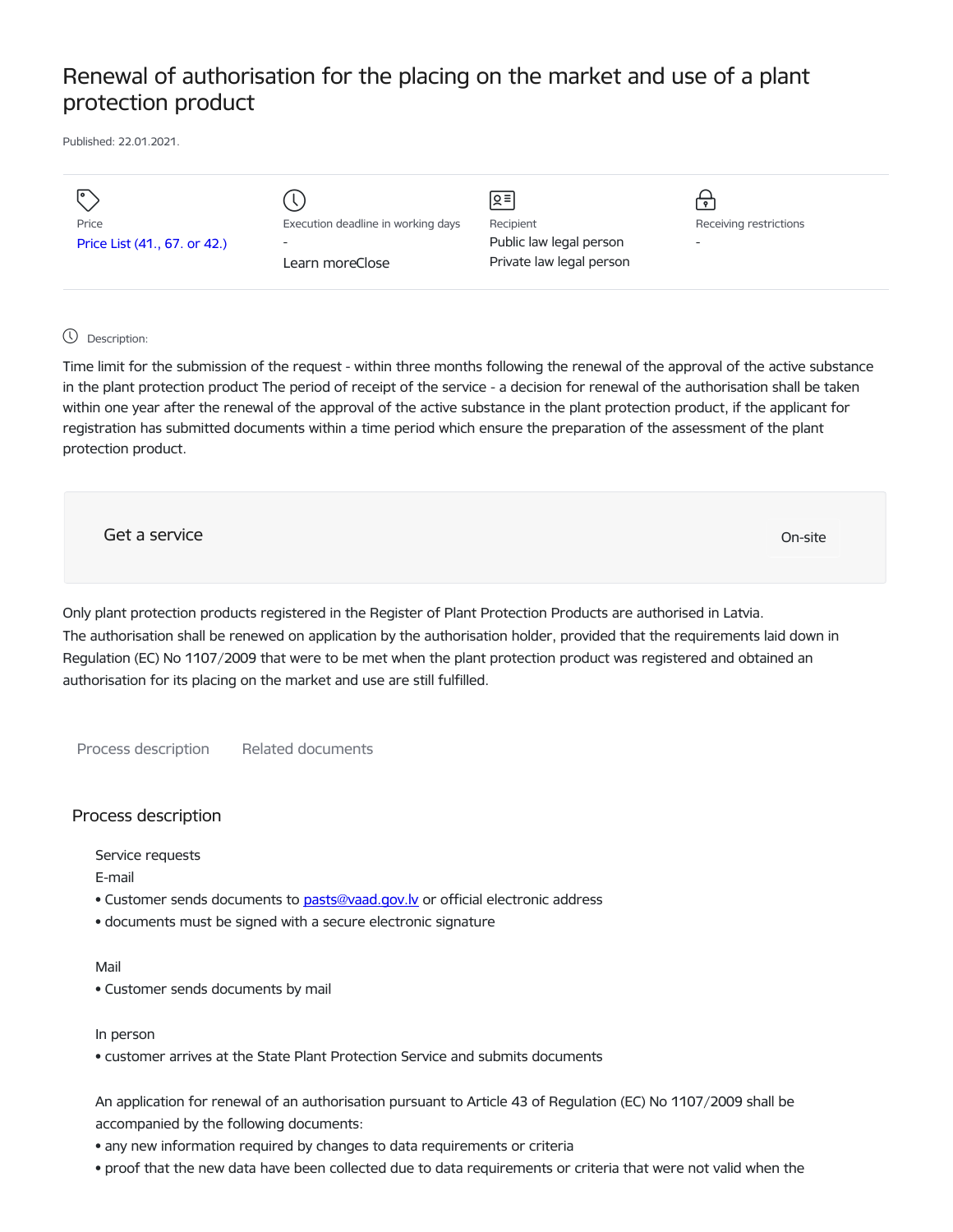authorisation of the plant protection product was granted

• any requested information to demonstrate that the plant protection product complies with the requirements laid down in the Regulation for the renewal of the approval of the active substance, safener or synergist contained in it

The State Plant Protection Service shall:

- review the documents submitted;
- carry out an assessment for renewal of the authorisation;
- take a decision and renew the authorisation for the placing on the market and use of a plant protection product;
- register the plant protection product in the Register of Plant Protection Products;
- issue a marketing authorisation.

#### Payment for service

The service shall be paid in accordance with the invoice of the State Plant Protection Service, drawn up on the basis of Section 493 of the Cabinet of Ministers Regulation No 493 of 12 July 2012, Schedule of State Plant Protection Service Charge Services, Annex 2, paragraphs 41 and 67, or paragraph 42 (see section "Other information" - "Regulatory enactments"):

- EUR 9248,67 (if Latvia is in the area of the draftsman of the assessment);
- EUR 853.72 (if Latvia is a participating country).

Service Fee Properties Consignee: State Plant Protection Service Registration No 90000042982 Account No. LV47TREL2160320005000 Bank: Treasury BIC: TRELLV22

## Payment of state fee

In accordance with Section 7, Paragraph 2 of the Plant Protection Law, the State fee of EUR 42,69 shall be paid for registration and maintenance of a plant protection product in the register, on the basis of Cabinet Regulation No. 139 of 20 February 2007, Regulations regarding the State fee rates and the procedures for payment thereof regarding plant protection products register, plants subject to phytosanitary control and plants section 2 of the register of persons involved in the circulation of products and the register of labels for wood packaging (see section "Other information" - "Regulatory enactments").

State Fee Properties Consignee: Treasury Registration No 90000050138 Account No. LV37TREL1060160919900 Bank: Treasury BIC: TRELLV22 Revenue classification code: 9.1.9.9. Objective: On the sorting of the register of plant protection products

Receipt of services Mail • the customer receives a decision and registration certificate to the specified postal address

#### In person

• customer arrives at the State Plant Protection Service and receives a decision and registration certificate